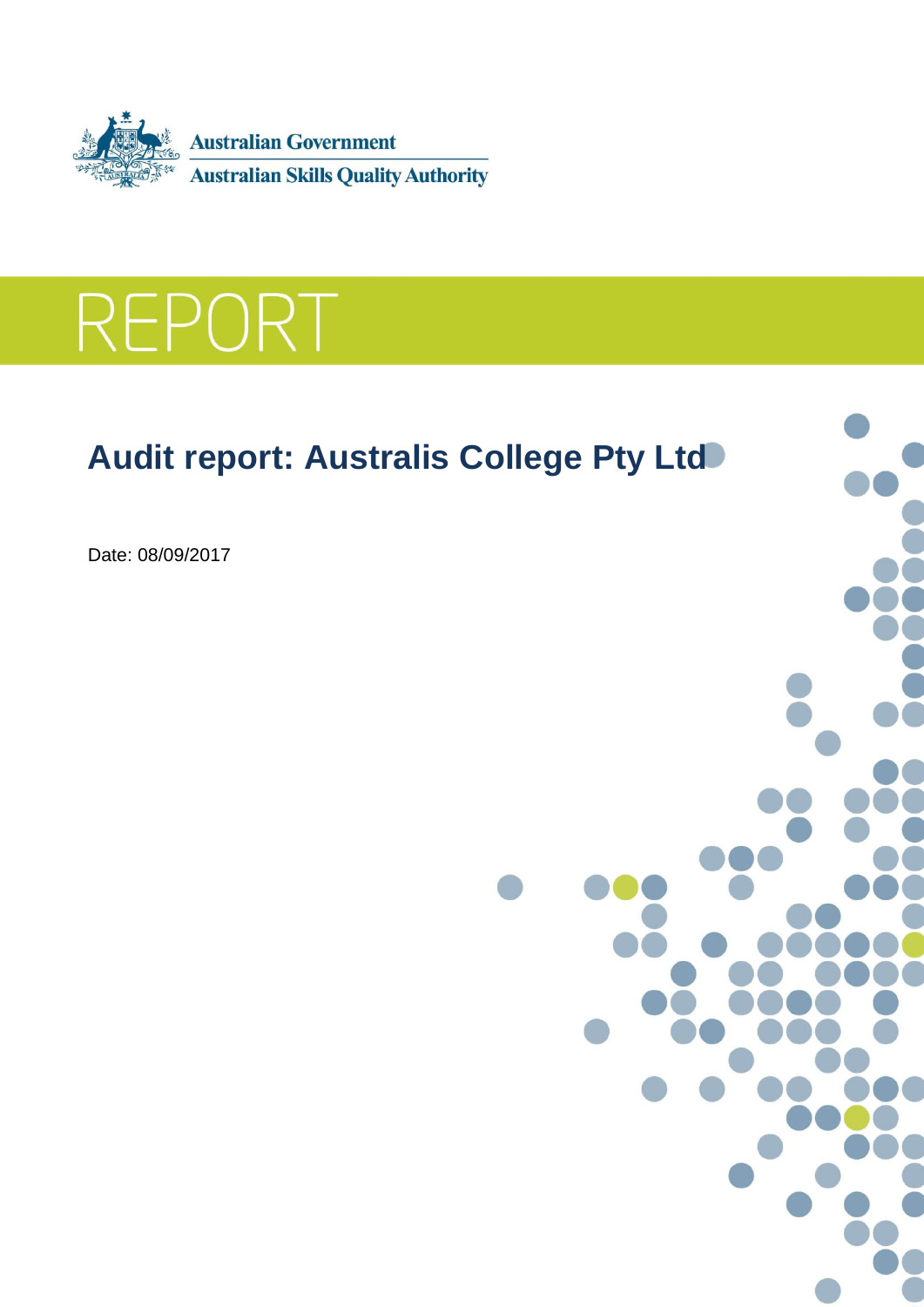| <b>Organisation details</b>       |                                                                                                             |
|-----------------------------------|-------------------------------------------------------------------------------------------------------------|
| Organisation's legal name:        | <b>Australis College Pty Ltd</b>                                                                            |
| Trading name/s:                   | Australis Aviation College; Australis Natural Health College and<br><b>Australis College</b>                |
| RTO number:                       | 31518                                                                                                       |
| <b>CRICOS</b> number:             | 03569A                                                                                                      |
|                                   |                                                                                                             |
| <b>Audit team</b>                 |                                                                                                             |
| Lead auditor:                     | Ms Sonja Anders                                                                                             |
| Assistant/s:                      | n/a                                                                                                         |
|                                   |                                                                                                             |
| <b>Audit details</b>              |                                                                                                             |
| Application number/s:             | RENVET0003283                                                                                               |
| Audit number:                     | AUDREC0007603                                                                                               |
| Audit reason                      | Application - renewal                                                                                       |
| Address of site/s visited:        | Shop 1, Level 1, 407 Logan Road, Greenslopes Qld 4120                                                       |
| Date/s of audit:                  | 27/09/2017 - 28/09/2017                                                                                     |
| Organisation's contact for audit: | <b>Chief Executive Officer</b><br>Mr Andrew Hetherington                                                    |
|                                   | Andrew.hetherington@australiscollege.edu.au<br>0411597297                                                   |
| Clauses audited:                  | 4.1, 5.1, 5.2, 5.3, 7.3, 1.7, 1.1, 1.2, 1.3, 1.5, 1.8, 1.13, 1.14, 1.15,<br>1.16, 1.20, 3.2, 2.3, 2.4, 8.2. |
| Clauses not audited:              | 1.17, 1.18.                                                                                                 |

# **Background**

Summary of RTO organisation and management structure:

 CEO, Operations Manager, Quality Manager, Administration, Contact Centre/Student Services, Student Support, Trainers and Assessors, Head of Faculties (5), Quality Compliance team (3).

Scope of RTOs registration:

Refer to *training.gov.au* attachment

Suburb and state of all delivery sites:

Yes all states except Aviation which is Queensland delivery only

Third party usage:

- Flight One (Archerfield)
- ADFA (Maroochydore)

Core clients/target groups:

- Corporate
- General entry

Training Revenue (Funded or fee for service):

- Certificate III Guarantee funding
	- o BSB30415 Certificate III in Business Administration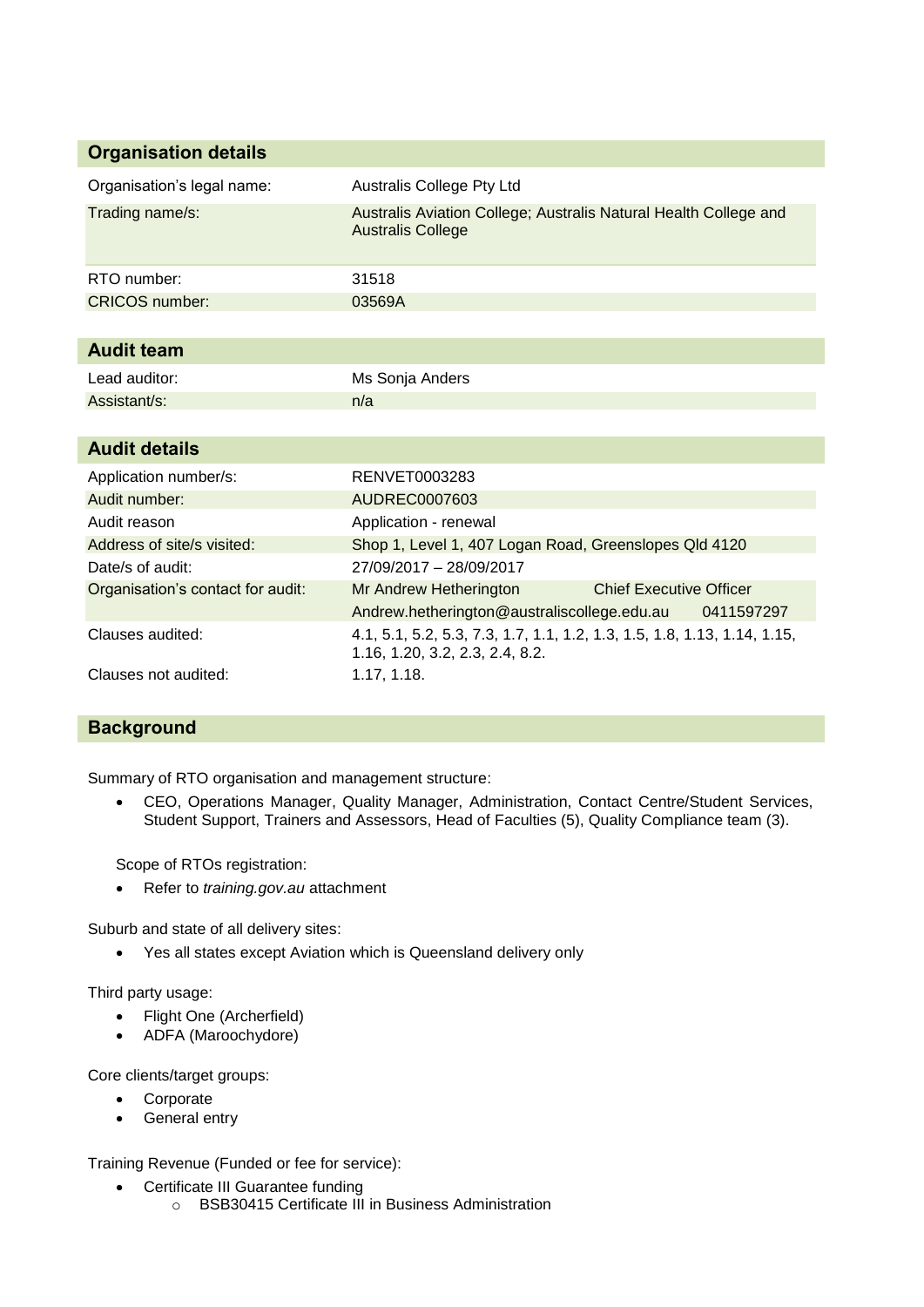- VET Student Loans funding
	- o BSB51415 Diploma of Project Management
	- o BSB51915 Diploma of Leadership and Management
	- o CHC40413 Certificate IV in Youth Work
	- o CHC42015 Certificate IV in Community Services
	- o CHC43415 Certificate IV in Leisure and Health
	- o CHC50313 Diploma of Child, Youth and Family Intervention
	- o CHC50413 Diploma of Youth Work
	- o CHC51015 Diploma of Counselling
	- o CHC52015 Diploma of Community Services
	- o CHC53415 Diploma of Leisure and Health
	- o FNS50215 Diploma of Accounting
	- o FNS50315 Diploma of Finance and Mortgage Broking Management
	- o FNS50615 Diploma of Financial Planning
	- o ICT50615 Diploma of Website Development
	- o ICT50715 Diploma of Software Development
- High Level Skills (HLS) funding
	- o CHC40413 Certificate IV in Youth Work
	- o CHC42015 Certificate IV in Community Services
	- o CHC43415 Certificate IV in Leisure and Health

Total number of current enrolments in RTO as at audit date: 1387 students

In preparing the audit report, consideration has been given and reference made, where relevant, to:

- Information provided by students as part of a student survey or interview
- Information provided directly by Australis College Pty Ltd to ASQA
- Existing information and records held by ASQA concerning Australis College Pty Ltd
- Information provided to ASQA's auditors and documentation reviewed during the site audit of Australis College Pty Ltd conducted on 27-28 September 2017
- Other publically available information including but not limited to, information published on the RTO's and third party websites.

# **Audit Sample**

| Code            | <b>Training products</b>                                      | Mode/s of delivery /<br>assessment*                        | <b>Current enrolments</b> |
|-----------------|---------------------------------------------------------------|------------------------------------------------------------|---------------------------|
| AVI50215        | Diploma of Aviation (Commercial<br>Pilot Licence – Aeroplane) | Face to face                                               | 17                        |
| <b>BSB50215</b> | Diploma of Business                                           | On-line                                                    | 22                        |
| <b>CHC43415</b> | Certificate IV in Leisure and Health                          | On-line; Work-based                                        | 47                        |
| <b>FNS40815</b> | Certificate IV in Finance and<br>Mortgage Broking             | On-line                                                    | 51                        |
| <b>HLT60112</b> | Advanced Diploma of Western<br>Medicine                       | Face to face                                               | 83                        |
| <b>CUL50111</b> | Diploma of Library and Information<br>Services                | N/A<br>(Removed from scope<br>of registration May<br>2017) | 0                         |

\*Apprenticeship, Traineeship, Face to face, Distance, Online, Workplace, Mixed, Other (specify)

| <b>Interviewees</b> |                 |                          |
|---------------------|-----------------|--------------------------|
| Name                | <b>Position</b> | <b>Training products</b> |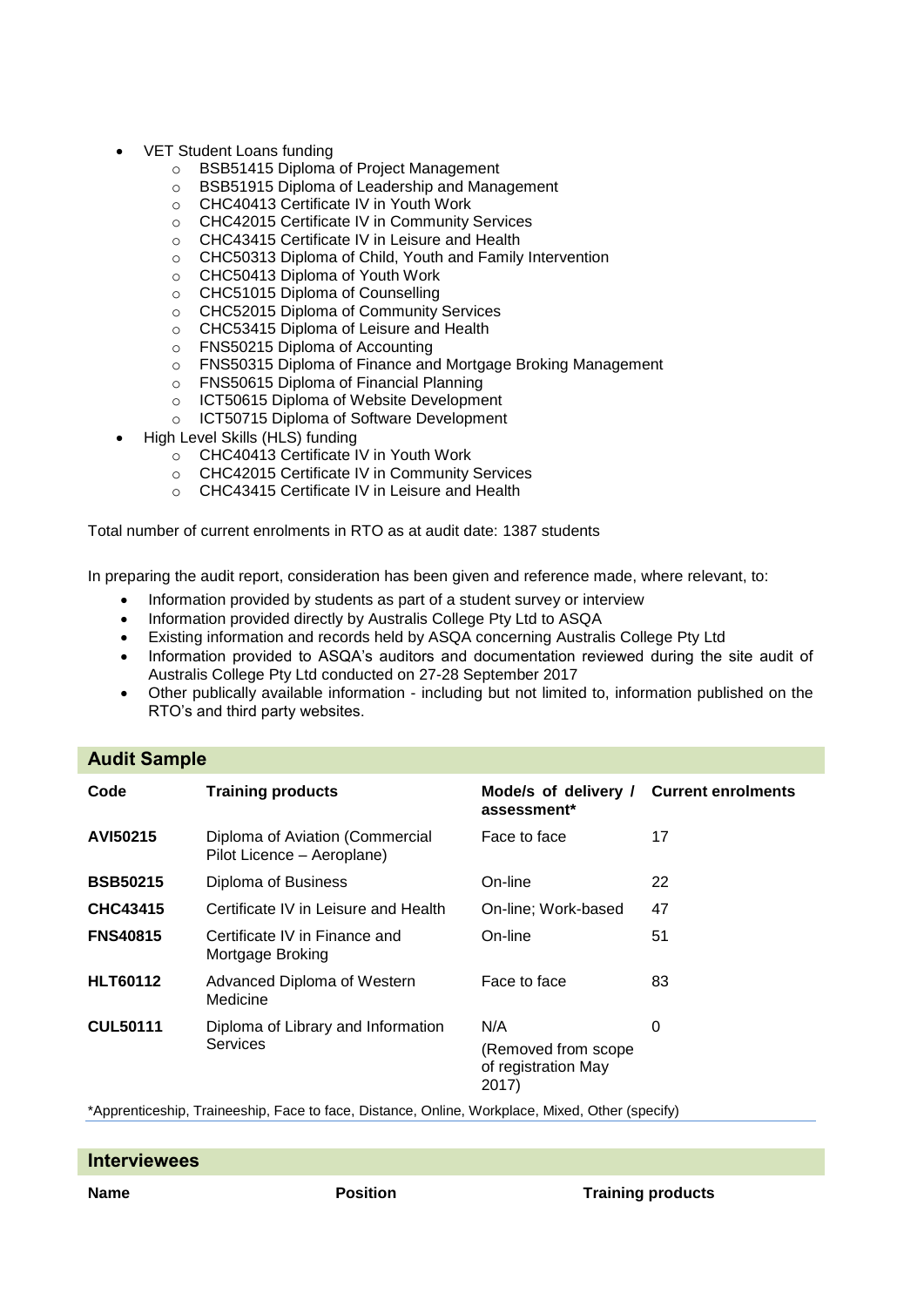| Mr Andrew James Hetherington | CEO/Director                    | FNS40815 Certificate IV in<br>Finance and Mortgage Broking                                      |
|------------------------------|---------------------------------|-------------------------------------------------------------------------------------------------|
| Ms Dawn Foster               | QA Manager representative       | N/A                                                                                             |
| Mr Marshall Newton           | <b>Chief Operations Officer</b> | N/A                                                                                             |
| Mr Tony Feagan               | Consultant                      | N/A                                                                                             |
| Ms Wendy Webber              | <b>Trainer and Assessor</b>     | CHC43415 Certificate IV in<br>Leisure and Health                                                |
| Mr Craig Duncan              | Trainer and Assessor            | AVI50215 Diploma of Aviation<br>(Commercial Pilot Licence -<br>Aeroplane)                       |
| Mr Maciek Fibrich            | Trainer and Assessor            | CUL50111 Diploma of Library<br>and Information Services (no<br>longer on scope of registration) |
| Ms Lee Green                 | <b>Trainer and Assessor</b>     | FNS40815 Certificate IV in<br>Finance and Mortgage Broking                                      |
| Ms Julie Aspin               | Trainer and Assessor            | BSB50215 Diploma of Business                                                                    |

# **Original finding at time of audit: Minor non-compliance**

**Report completed by:** Ms Sonja Anders

**Date:** 27-28 September 2017

- The level of non-compliance considers the potential for an adverse impact on the quality of training and assessment outcomes for students.
- If non-compliance has been identified, this audit report describes evidence of the noncompliance.

# **Audit finding by Practice**

| <b>Practice</b>                              | <b>Standards for RTOs 2015</b>      | <b>Original Finding</b> |
|----------------------------------------------|-------------------------------------|-------------------------|
| Marketing/Recruitment                        | 4.1                                 | Not compliant           |
| Enrolment                                    | 5.1, 5.2, 5.3, 7.3                  | Compliant               |
| Support and Progression                      | 1.7                                 | Compliant               |
| <b>Training and Assessment</b>               | 1.1, 1.2, 1.3, 1.8, 1.13-1.18, 1.20 | Compliant               |
| Completion                                   | 3.1                                 | Compliant               |
| <b>Regulatory Compliance /</b><br>Governance | 2.3, 2.4, 8.2                       | Compliant               |

# **Audit finding following analysis of additional evidence provided on enter date : Compliant Report completed by:** Sonja Anders

| <b>Practice</b>       | <b>Standards for RTOs 2015</b> | <b>Finding</b> |
|-----------------------|--------------------------------|----------------|
| Marketing/Recruitment | 4.1                            | Compliant      |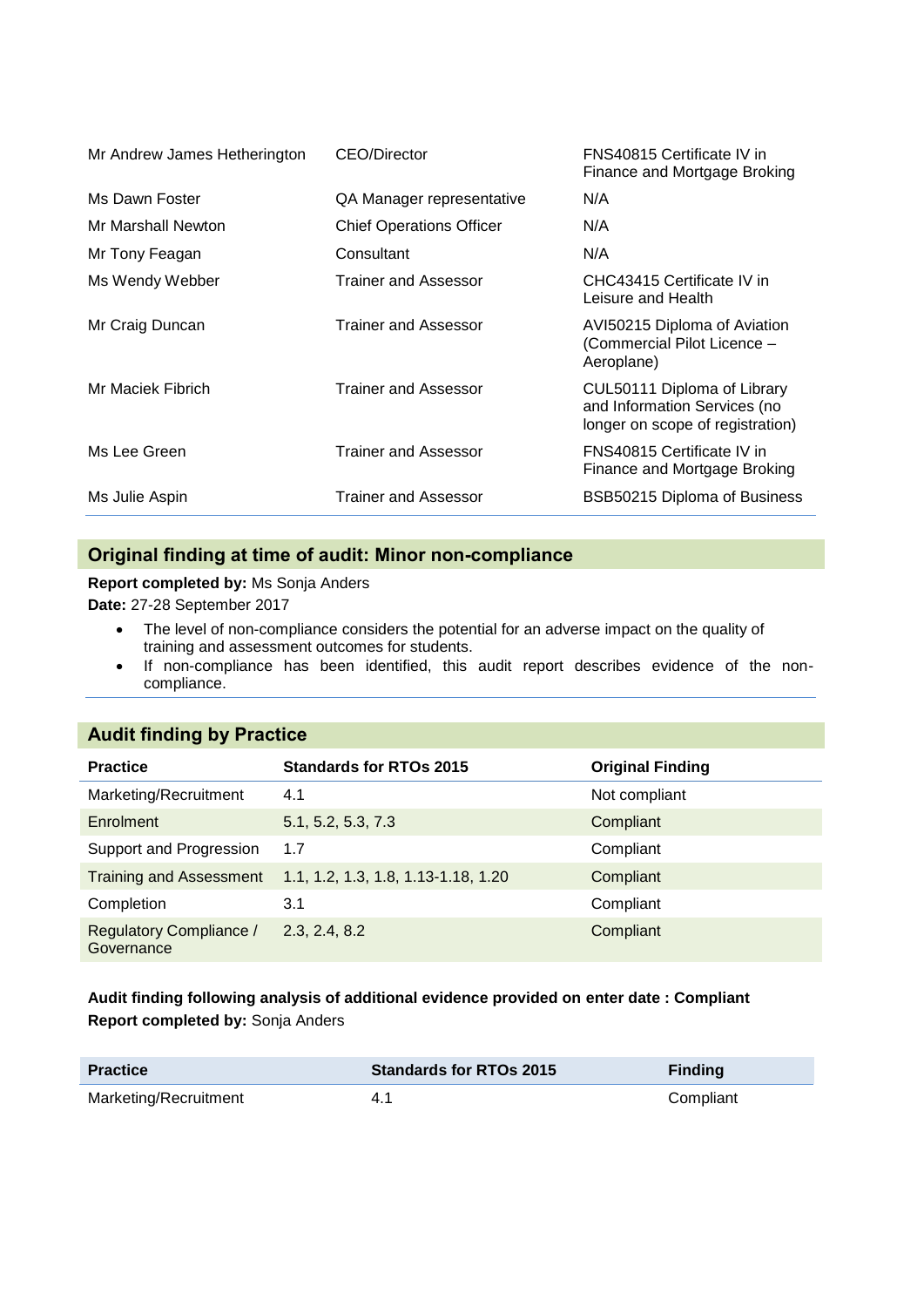This report details findings against the *Standards for Registered Training Organisations 2015*.

Where evidence of non-compliance is identified, the Registered Training Organisation is accountable for identifying and correcting non-compliant practices and behaviours, particularly those that have had a negative impact on learners.

Correcting a non-compliance may require:

- correcting a process or system that has led to the non-compliance, and implementing a revised process or system
- identifying the impact on learners and carrying out remedial action for current and past learners

# **Original Action required by RTO**

Australis College Pty Ltd trading as Australis Aviation College; Australis Natural Health College and Australis College did not meet the requirements for clause 4.1.

Remedial action is required for the following:

*The RTO is required to provide evidence that demonstrates:*

Clause 4.1

 All information whether disseminated directly by the RTO/provider or on its behalf by third parties is accurate and factual and addresses all of the requirements specified in Clause 4.1.

# **Audit finding following analysis of additional evidence**

Following analysis of additional evidence provided by Australis College Pty Ltd on the second day of site audit (28 September 2017) the RTO:

provided sufficient evidence to demonstrate compliance with clause 4.1

Refer to analysis of additional evidence detailed under each clause in this report for further information.

# **Areas of non-compliance**

# **Marketing/Recruitment Practices**

<span id="page-4-0"></span>**Clause 4.1**

**Information, whether disseminated directly by the RTO or on its behalf, is both accurate and factual, and:**

**a) accurately represents the services it provides and the training products on its scope of registration;**

**b) includes its RTO Code;**

**c) refers to another person or organisation in its marketing material only if the consent of that person or organisation has been obtained;** 

**d) uses the NRT Logo only in accordance with the conditions of use specified in Schedule 4;**

**e) makes clear where a third party is recruiting prospective learners for the RTO on its behalf;**

**f) distinguishes where it is delivering training and assessment on behalf of another RTO or where training and assessment is being delivered on its behalf by a third party;** 

**g) distinguishes between nationally recognised training and assessment leading to the issuance of AQF certification documentation from any other training or assessment delivered by the RTO;**

**h) includes the code and title of any training product, as published on the National Register, referred to in that information;**

**i) only advertises or markets a non-current training product while it remains on the RTO's scope of registration;**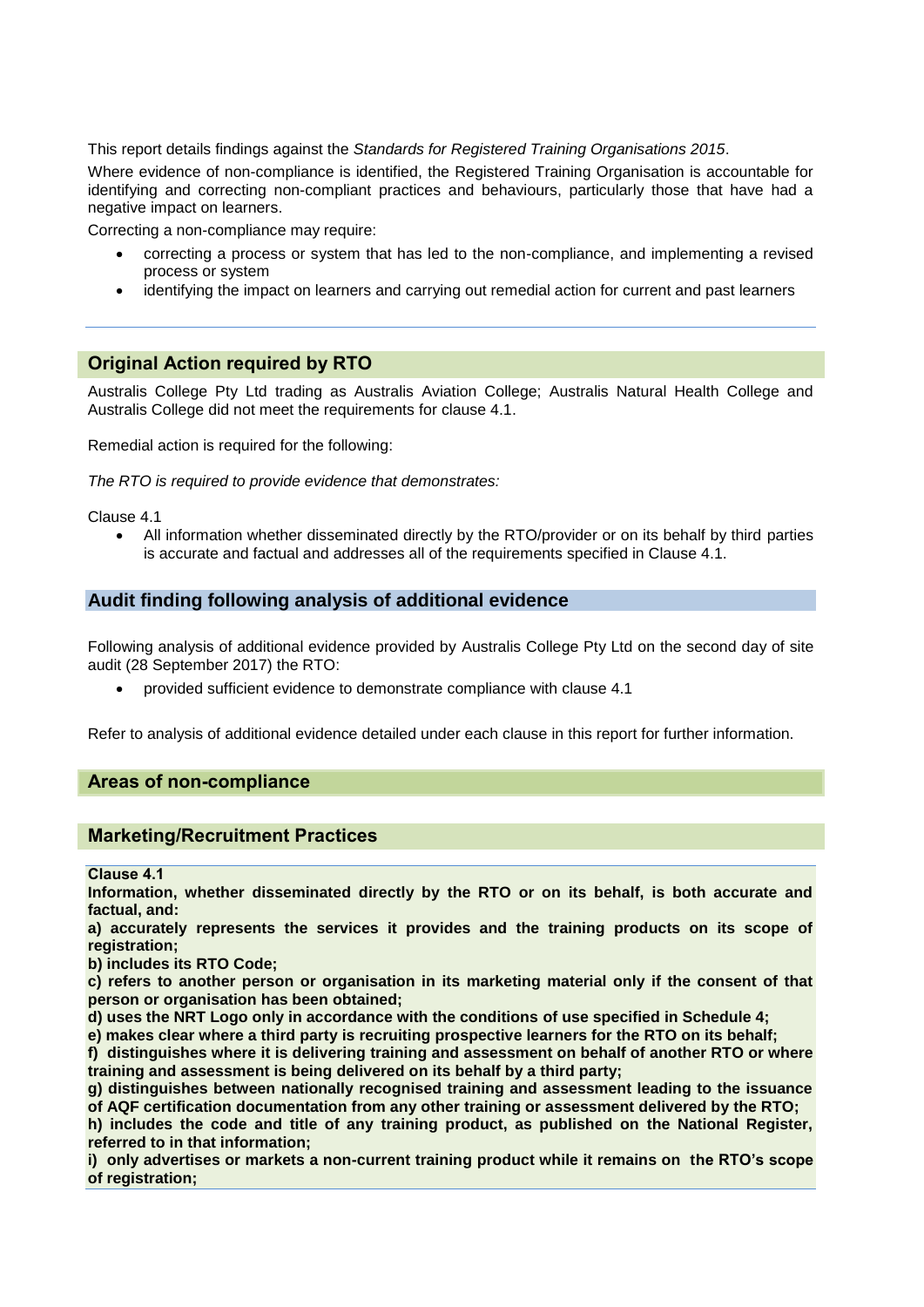**j) only advertises or markets that a training product it delivers will enable learners to obtain a licensed or regulated outcome where this has been confirmed by the industry regulator in the jurisdiction in which it is being advertised;** 

**k) includes details about any VET FEE-HELP, government funded subsidy or other financial support arrangements associated with the RTO's provision of training and assessment; and l) does not guarantee that:**

**i) a learner will successfully complete a training product on its scope of registration; or**

**ii) a training product can be completed in a manner which does not meet the requirements of [Clause 1.1](#page-4-0) and 1.2; or**

**iii) a learner will obtain a particular employment outcome where this is outside the control of the RTO.**

#### *Findings: Non-compliant*

- The RTO did not meet the requirements for clause 4.1 in the form of Marketing. The signage on the front of the Head Office address indicates that the organisation is delivering qualifications in the beauty industry area.
- Remedial action is required to rectify the signage at the Head Office address to provide a true and accurate reflection of what the organisation delivers as per their scope of registration on *training.gov.au*.
- The RTO provided evidence before the closing of the site audit in the form of the signage being removed at the front of the organisations Head Office address. The signage does not display or make any reference that the organisation is delivering qualifications in the beauty industry area (pictures attached in file).

No further action is required.

These practices and behaviours are now compliant with clause 4.1 of the *Standards for RTOs 2015.*

## **Enrolment**

#### **Clause 5.1**

**Prior to enrolment or the commencement of training and assessment, whichever comes first, the RTO provides advice to the prospective learner about the training product appropriate to meeting the learner's needs, taking into account the individual's existing skills and competencies.**

#### **Clause 5.2**

**Prior to enrolment or the commencement of training and assessment, whichever comes first, the RTO provides, in print or through referral to an electronic copy, current and accurate information that enables the learner to make informed decisions about undertaking training with the RTO and at a minimum includes the following content:** 

**a) the code, title and currency of the training product to which the learner is to be enrolled, as published on the National Register;**

**b) the training and assessment, and related educational and support services the RTO will provide to the learner including the:**

**i) estimated duration;** 

**ii) expected locations at which it will be provided;**

**iii) expected modes of delivery;** 

**iv) name and contact details of any third party that will provide training and/or assessment, and related educational and support services to the learner on the RTO's behalf; and**

**v) any work placement arrangements.**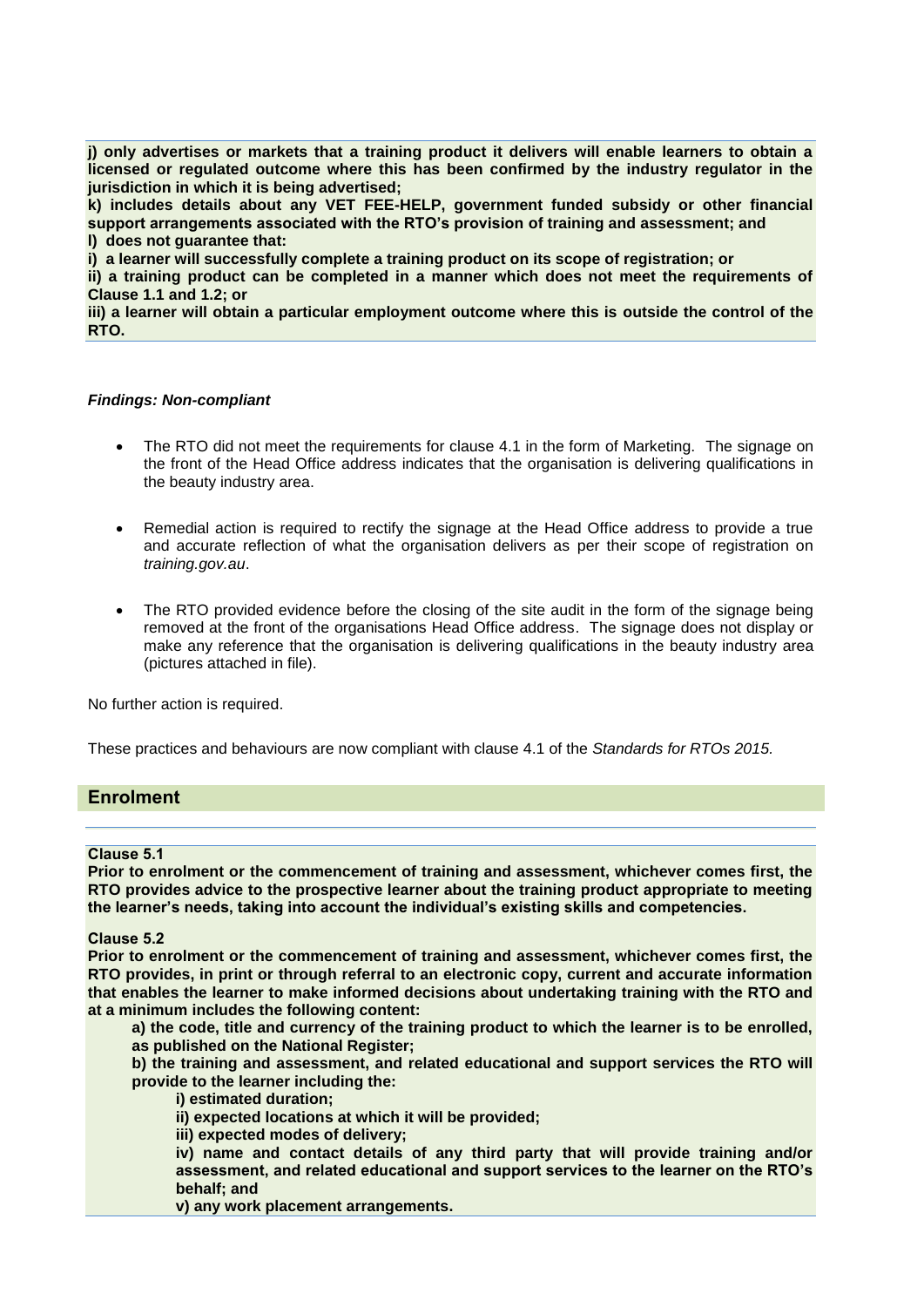**c) the RTO's obligations to the learner, including that the RTO is responsible for the quality of the training and assessment in compliance with these Standards, and for the issuance of the AQF certification documentation.**

**d) the learner's rights, including:**

**i) details of the RTO's complaints and appeals process required by Standard 6; and**

**ii) if the RTO, or a third party delivering training and assessment on its behalf, closes or ceases to deliver any part of the training product that the learner is enrolled in;** 

**e) the learner's obligations:**

**i) in relation to the repayment of any debt to be incurred under the VET FEE-HELP scheme arising from the provision of services;** 

**ii) any requirements the RTO requires the learner to meet to enter and successfully complete their chosen training product; and**

**iii) any materials and equipment that the learner must provide; and**

**f) information on the implications for the learner of government training entitlements and subsidy arrangements in relation to the delivery of the services.**

#### *Findings: Compliant*

## **Clause 5.3**

**Where the RTO collects fees from the individual learner, either directly or through a third party, the RTO provides or directs the learner to information prior to enrolment or the commencement of training and assessment, whichever comes first, specifying:** 

- **a) all relevant fee information including:**
	- **i) fees that must be paid to the RTO; and**

**ii) payment terms and conditions including deposits and refunds;** 

**b) the learner's rights as a consumer, including but not limited to any statutory cooling-off period, if one applies;** 

**c) the learner's right to obtain a refund for services not provided by the RTO in the event the:**

**i) arrangement is terminated early; or**

**ii) the RTO fails to provide the agreed services.**

#### *Findings: Compliant*

#### **Clause 7.3**

**Where the RTO requires, either directly or through a third party, a prospective or current learner to prepay fees in excess of a total of \$1500 (being the threshold prepaid fee amount), the RTO must meet the requirements set out in the Requirements for Fee Protection in Schedule 6.**

*Findings: Compliant*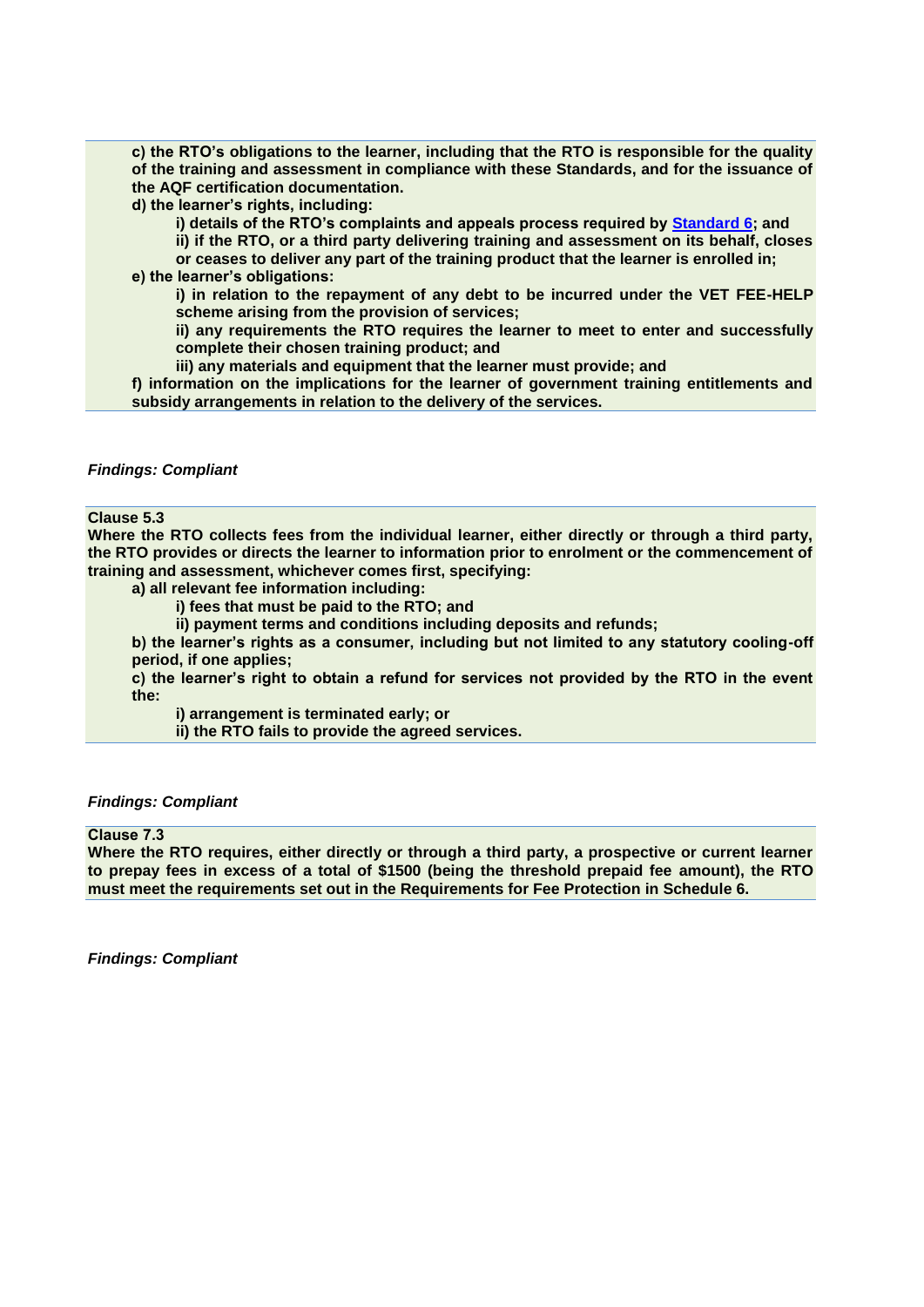# **Support and Progression**

# **Clause 1.7**

**The RTO determines the support needs of individual learners and provides access to the educational and support services necessary for the individual learner to meet the requirements of the training product as specified in training packages or VET accredited courses.**

*Findings: Compliant*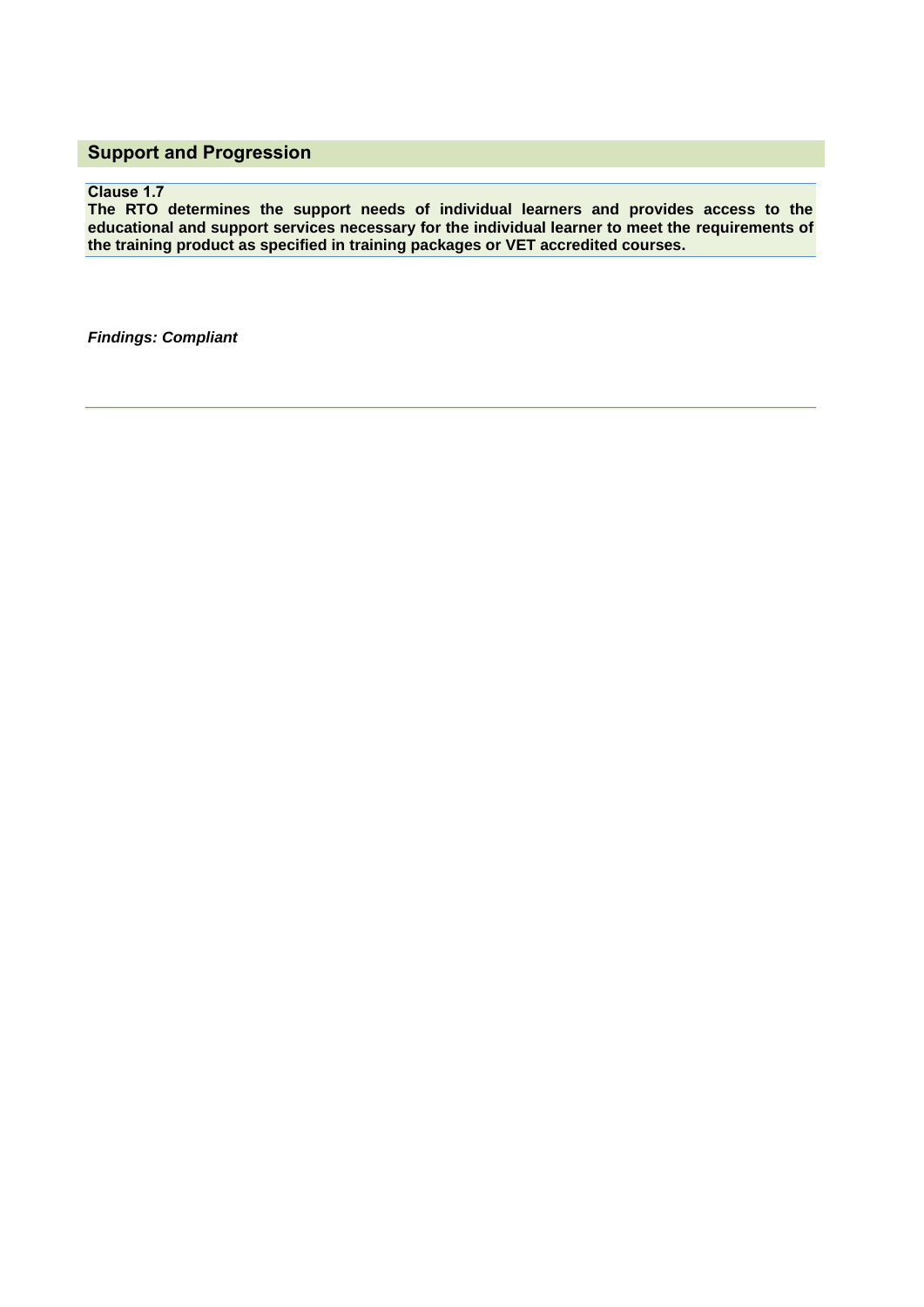# **Training and Assessment**

#### **Clause 1.1**

**The RTO's training and assessment strategies and practices, including the amount of training they provide, are consistent with the requirements of training packages and VET accredited courses and enable each learner to meet the requirements for each unit of competency or module in which they are enrolled.**

**Clause 1.2** 

**For the purposes of [Clause 1.1,](#page-4-0) the RTO determines the amount of training they provide to each learner with regard to:**

**a) the existing skills, knowledge and the experience of the learner;** 

**b) the mode of delivery; and**

**c) where a full qualification is not being delivered, the number of units and/or modules being delivered as a proportion of the full qualification.**

#### *Findings: Compliant*

## **Clause 1.3**

**The RTO has, for all of its scope of registration, and consistent with its training and assessment strategies, sufficient:**

**a) trainers and assessors to deliver the training and assessment;** 

**b) educational and support services to meet the needs of the learner cohort/s undertaking the training and assessment;**

**c) learning resources to enable learners to meet the requirements for each unit of competency, and which are accessible to the learner regardless of location or mode of delivery; and**

**d) facilities, whether physical or virtual, and equipment to accommodate and support the number of learners undertaking the training and assessment.**

## *Findings: Compliant*

# **Clause 1.8**

**The RTO implements an assessment system that ensures that assessment (including recognition of prior learning):**

**a) complies with the assessment requirements of the relevant training package or VET accredited course; and**

**b) is conducted in accordance with the Principles of Assessment contained in Table 1.8-1 and the Rules of Evidence contained in Table 1.8-2.**

*Findings: Compliant*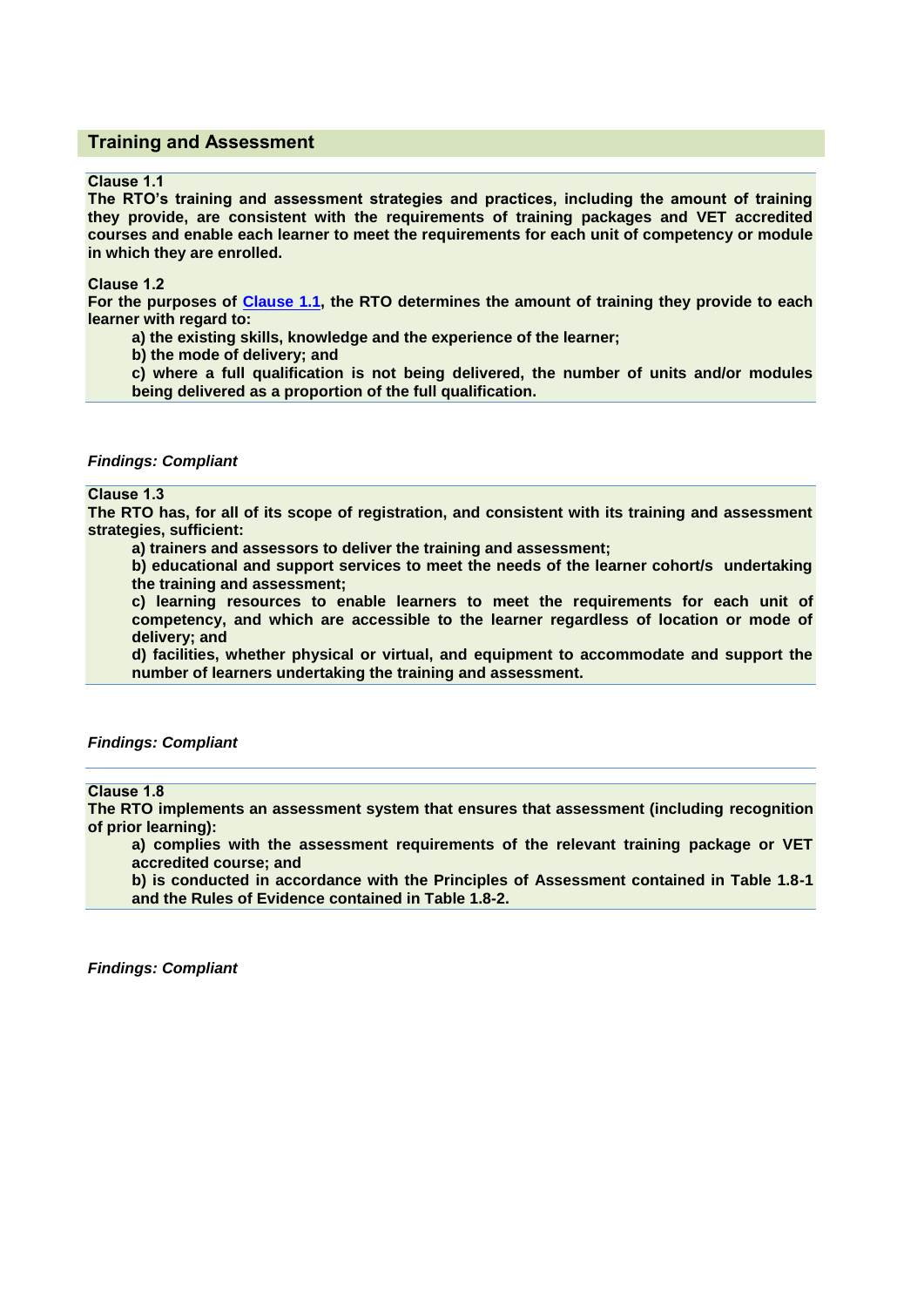## **Clause 1.13**

**In addition to the requirements specified in Clause 1.14 and Clause 1.15, the RTO's training and assessment is delivered only by persons who have:** 

**a) vocational competencies at least to the level being delivered and assessed;**

**b) current industry skills directly relevant to the training and assessment being provided; and**

**c) current knowledge and skills in vocational training and learning that informs their training and assessment.**

**Industry experts may also be involved in the assessment judgement, working alongside the trainer and/or assessor to conduct the assessment.**

#### **Clause 1.14**

**The RTO's training and assessment is delivered only by persons who have:**

**a) prior to 1 January 2016, the training and assessment qualification specified in Item 1 or Item 2 of Schedule 1, or demonstrated equivalence of competencies; and**

**b) from 1 January 2016, the training and assessment qualification specified in Item 1 or Item 2 of Schedule 1.**

#### **Clause 1.15**

**Where a person conducts assessment only, the RTO ensures that the person has:**

**a) prior to 1 January 2016, the training and assessment qualification specified in Item 1 or Item 2 or Item 3 of Schedule 1, or demonstrated equivalence of competencies; and**

**b) from 1 January 2016, Item 1 or Item 2 or Item 3 of Schedule 1.**

**Clause 1.16**

**The RTO ensures that all trainers and assessors undertake professional development in the fields of the knowledge and practice of vocational training, learning and assessment including competency based training and assessment.**

#### *Findings: Compliant*

## **Clause 1.17**

**Where the RTO, in delivering training and assessment, engages an individual who is not a trainer or assessor, the individual works under the supervision of a trainer and does not determine assessment outcomes.**

#### **Clause 1.18**

**The RTO ensures that any individual working under the supervision of a trainer under Clause 1.17:**

**a) holds the skill set defined in Item 4 of Schedule 1 or, prior to 1 January 2016, is able to demonstrate equivalence of competencies;**

**b) has vocational competencies at least to the level being delivered and assessed; and** 

**c) has current industry skills directly relevant to the training and assessment being provided.**

**Clause 1.20**

**Without limiting Clauses 1.17 - 1.19, the RTO:** 

**a) determines and puts in place:** 

**i) the level of the supervision required; and**

**ii) any requirements, conditions or restrictions considered necessary on the individual's involvement in the provision of training and collection of assessment evidence; and**

**b) ensures that trainers providing supervision monitor and are accountable for all training provision and collection of assessment evidence by the individual under their supervision.**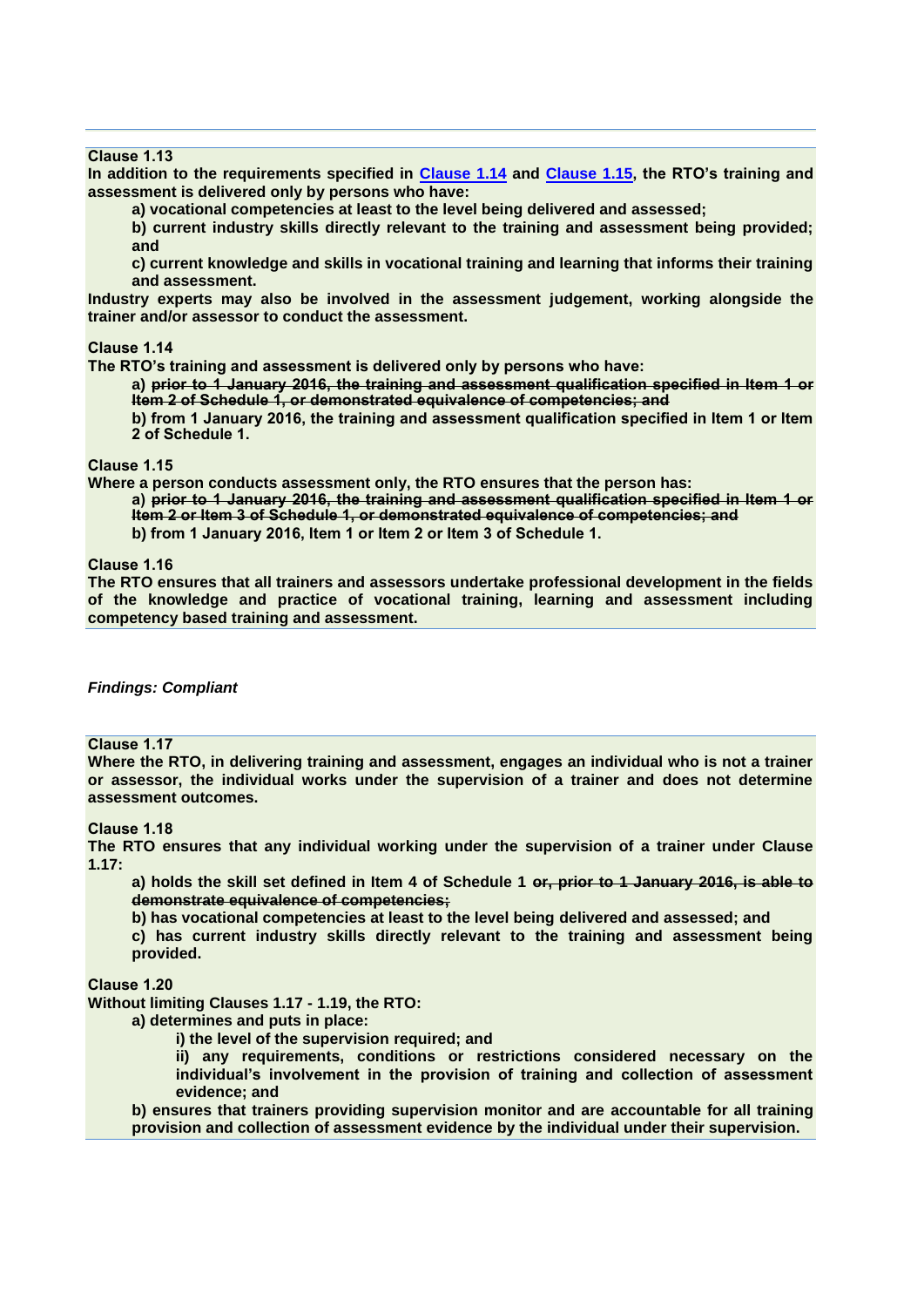*Findings: Not audited*